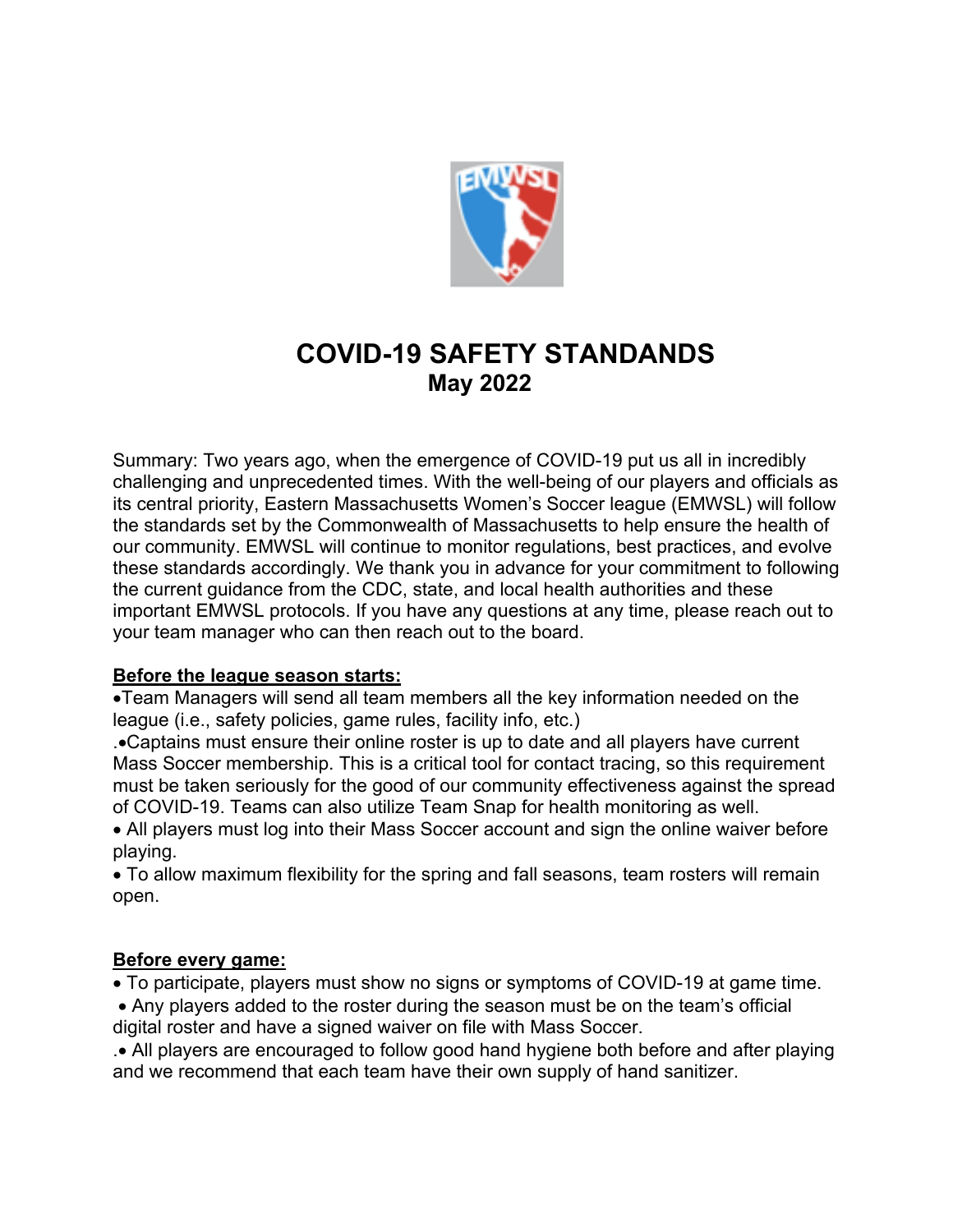# **At the field:**

• Players should continue to monitor themselves for symptoms of Covid 19 and selfisolate and follow state guidelines if they develop symptoms.

• Players should adhere to the signage located on the premises which may mark things such as one-way entrances, one-way exits, social distance spacing, etc.

• Non vaccinated players should continue to maintain 6 feet distance on the sidelines.

• Players should continue to use their own food/water and personal equipment. Items including, but not limited to, gloves, shin guards, pads, and water bottles.

• Players must refrain from spitting. Players should cover their coughs and sneezes with a tissue or elbow.

• Any pre-game discussion should be done with the official and one team representative from each team and are encouraged to maintain 6 feet of distancing.

• If a question needs to be asked of an official during a game, we encourage only 1 player to approach the official.

• We recommend that the game balls should be sanitized before and after each game.

• If a player begins to feel ill with COVID-19 symptoms during the game, they should immediately leave the game and premises.

• For end of the game sportsmanship, we recommend that each team and player continue to show some form of sportsmanship with the other team. This can be either verbally saying "good game' or fist bumps if a player feels comfortable with this gesture.

• There is a "leave no trace policy." All players must be sure to clean every trace of belongings and trash from their field and sidelines before they leave.

# **After the Game**

• Every captain must submit their game results.

• Referees will submit each team's roster after each game with the players who attended marked as they do now. (will assist contract tracing if needed)

• EMWSL encourages that all players should take care to thoroughly clean their gear (i.e., balls, uniforms, shinguards, goalie gloves, etc.) after play.

• EMWSL representatives who manage game equipment (i.e., goals, scoreboards, soccer nets) are encouraged to clean their hands and the equipment before and after handling.

• Officials can use voice commands or modified whistles to officiate games.

• If a player tests positive for COVID-19 within 10 days of having played in a EMWSL game, we ask that they notify their EMWSL Team Manager by phone as soon as possible.

• If informed of a positive COVID-19 test, EMWSL will follow the disclosure and contact tracing protocols of the state, county, city, and facility. Any communication required of EMWSL will be overseen in accordance with health regulations and will ensure the confidentiality of the identity of the reporting person.

• If a player tests positive for COVID-19, they should follow the protocols regarding quarantine and contact tracing from the department of health. Teams should inform EMWSL (Divisional Director and President) of a possible COVID-19 exposure case.

**Any postponement of games will be decided after this discussion of exposure.**